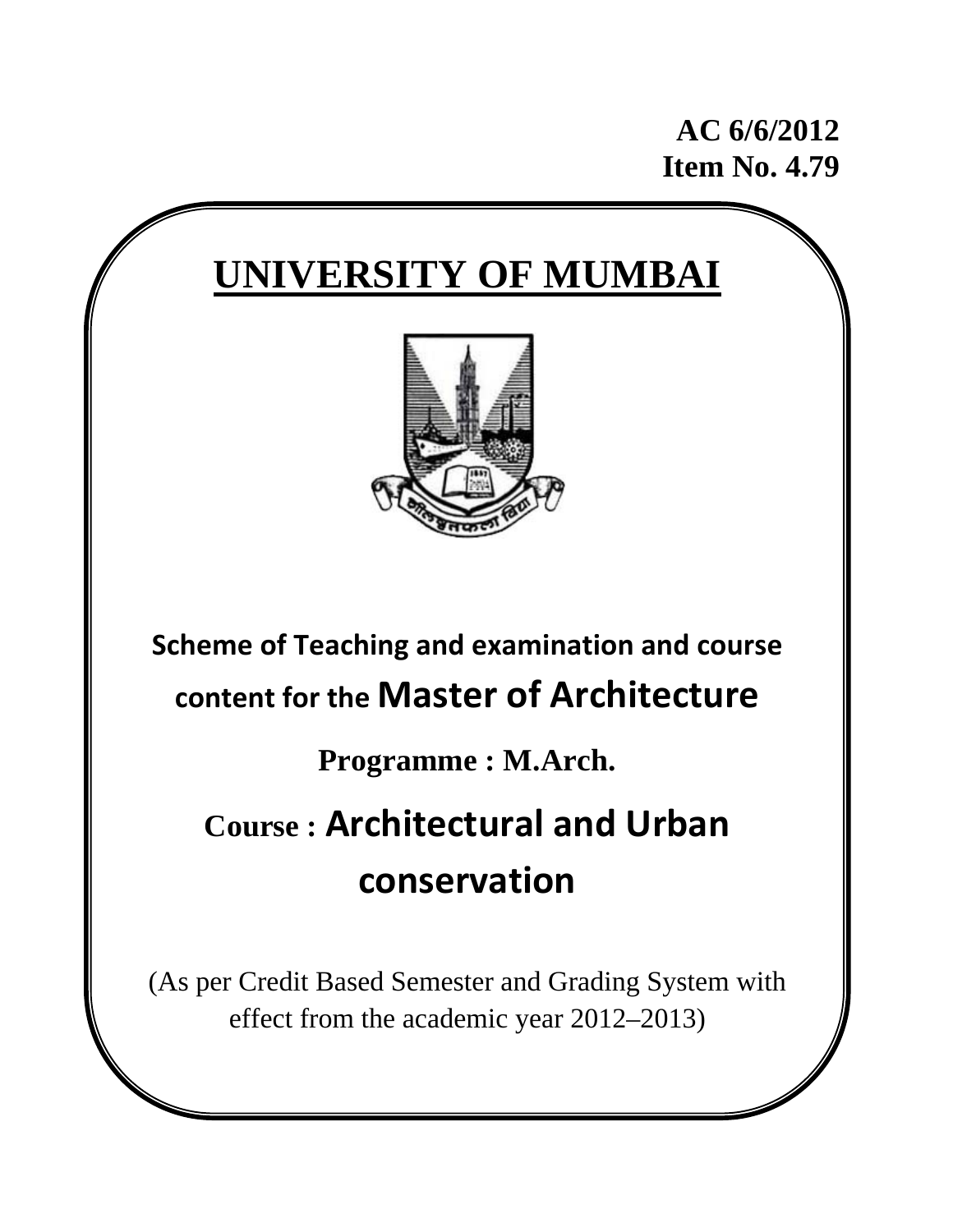### **Semester wise scheme of examinations for Master of Architecture (M. Arch.)Architectural and Urban Conservation SEMESTER I**

|             | <b>EXAM CONDUCTED BY COLLEGE</b>                              | <b>TEACHING</b><br><b>SCHEME</b> |        |                |                |
|-------------|---------------------------------------------------------------|----------------------------------|--------|----------------|----------------|
| Semester I  |                                                               | lecture                          | Studio | total          | credits        |
|             | Theory of Urban planning and Design                           | $\overline{2}$                   | 2      | $\overline{4}$ | $\overline{4}$ |
|             | <b>Planning Techniques</b>                                    | 3                                |        | 3              | $\overline{3}$ |
|             | Housing and Urban Sociology                                   | 3                                |        | 3              | 3              |
|             | Art, and Architectural History,                               | $\overline{2}$                   |        | $\overline{2}$ | 3              |
|             | Architectral Theory and criticism                             | $\overline{2}$                   |        | $\overline{2}$ | $\overline{2}$ |
| Archaeology |                                                               | $\overline{2}$                   |        | $\overline{2}$ | $\overline{2}$ |
| Seminar:    | Introduction<br>history<br>of<br>to<br>Landscape Architecture | $\overline{2}$                   |        | $\overline{2}$ | $\overline{2}$ |
|             | <b>Conservation Studio I</b>                                  |                                  | 12     | 12             | 12             |
|             |                                                               | 16                               | 14     | 30             | 30             |
|             |                                                               |                                  |        |                |                |

#### SCHEME OF EXAMINATION SEMESTER I

|                                     | <b>Examination Scheme</b> |                |               |       |  |  |
|-------------------------------------|---------------------------|----------------|---------------|-------|--|--|
|                                     | Theory<br>(paper)         | Sessional work |               |       |  |  |
| <b>SEMESTER I</b>                   |                           | Internal       | External viva | Total |  |  |
|                                     |                           |                |               |       |  |  |
| Theory of Urban planning and Design | 50                        | 50             |               | 100   |  |  |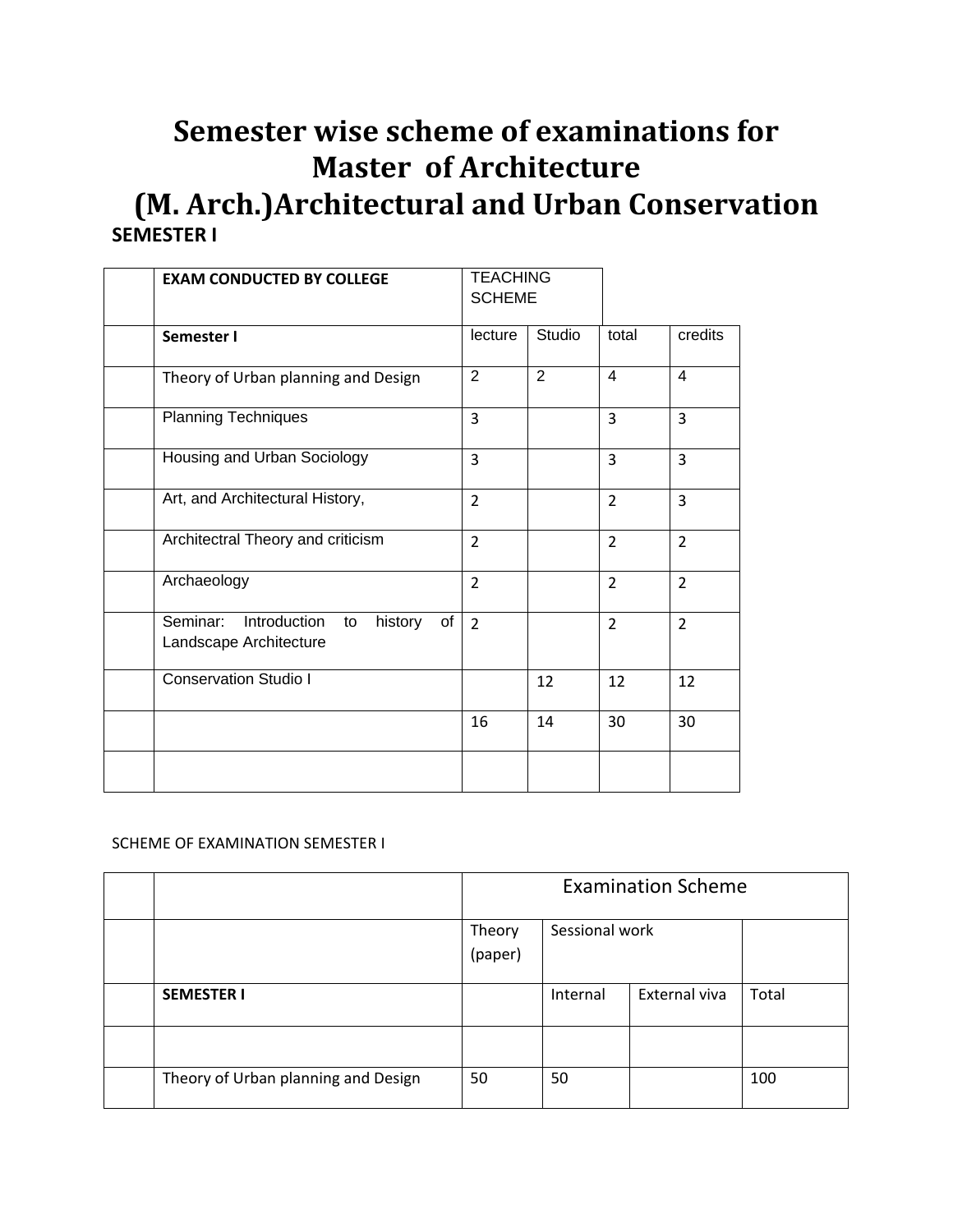| <b>Planning Techniques</b>                                                | 50  | 50  | 100 |
|---------------------------------------------------------------------------|-----|-----|-----|
| Housing and Urban Sociology                                               | 50  | 50  | 100 |
| Art, Architectural History,                                               | 50  | 50  | 100 |
| Architectural Theory and criticism                                        |     | 50  | 50  |
| Archaeology                                                               | 50  | 50  | 100 |
| Seminar:<br>Introduction<br>of<br>history<br>to<br>Landscape Architecture |     | 50  | 50  |
| <b>Conservation Studio I</b>                                              |     | 200 | 200 |
|                                                                           | 250 | 550 | 800 |
|                                                                           |     |     |     |

#### **Semester 1:**

*Theory of Urban Planning and Design ‐ 1*

Marks (100) Hrs/ Week -3

Course contents:

- A review of the history and heritage of Human settlements in India and abroad.
- Restructuring of urban areas in the context of historical growth parameters, functional and environmental consideration.

*Planning Techniques*

Marks (100) Hrs/Week –3

Course contents:

- What is planning
- Issues and objectives in Urban Planning and Design as related to land use planning and preparation of development plans in India and other countries.
- Focus on area level studies for design intervention and feedback to the growth and development of the city fabric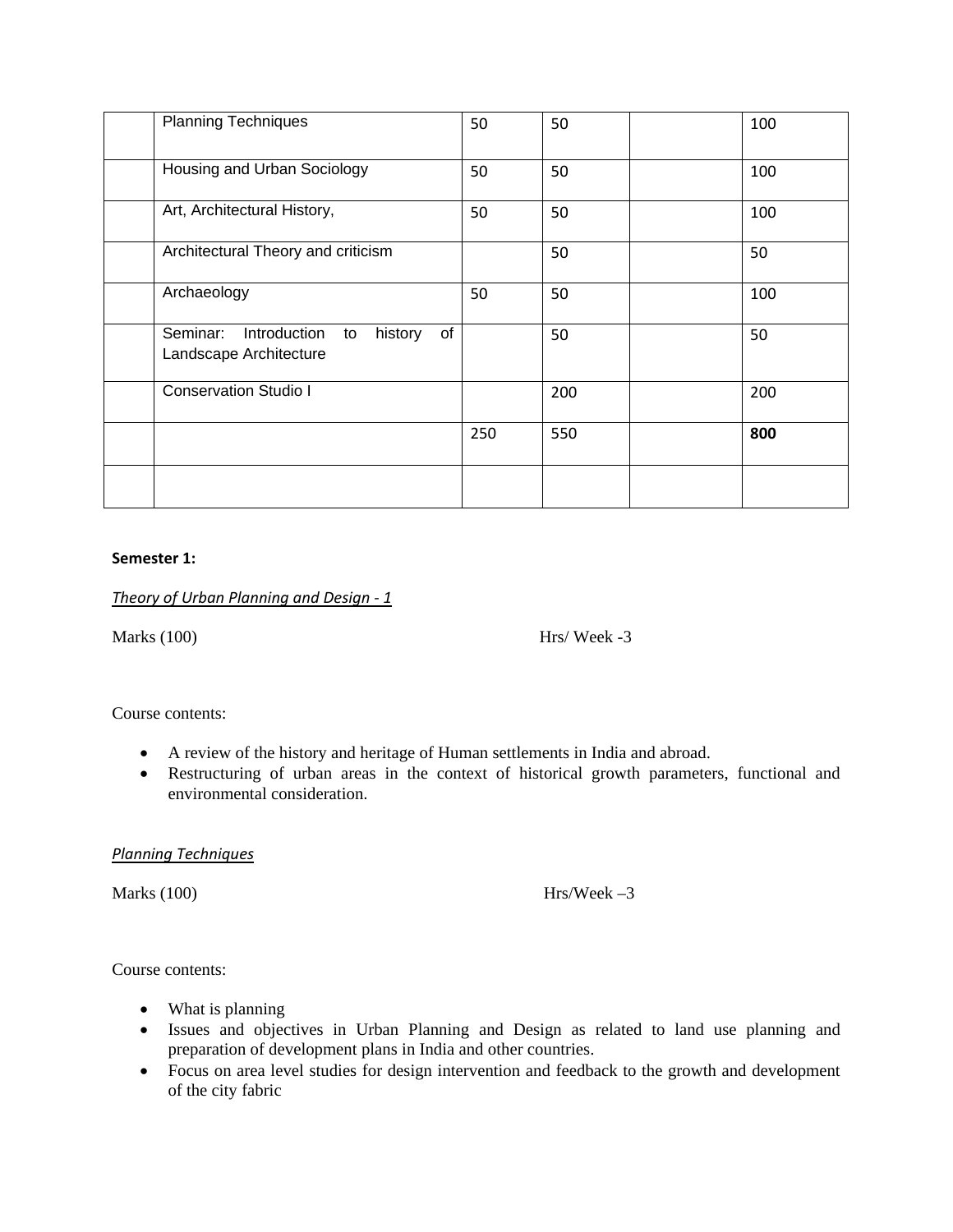• Preparation of urban and regional development plans: - various approaches, comprehensive planning, structure planning, systems approach to planning- case studies, identifying use of techniques.

#### *Housing and urban sociology*

Marks  $(100)$  Hrs/Week –3

Course contents:

- Social aspects of urbanization, housing and community development in India. The implication and limitations of neighborhood planning as a sociological concept in the Indian context. Comparative analysis of traditional and contemporary housing concepts. Crime, delinquency and contemporary housing concepts. Crime, delinquency and adolescence in urban areas as studies in urban anthropology.
- Housing design and standards in the context of comprehensive socio-economic and physical planning.
- Influence of socio-economic, climatic, physiological, technological and traditional factors in the design of developing units; clusters and housing layouts.
- Design consideration in economic housing for developing countries- site and services and incremental housing programs.
- A comparative study of housing design and performance standards in India and Western countries with specific reference to dwelling units' density standards, community facilities social and public spaces.
- Selected case studies for a critical assessment of current housing development

#### *Art and Architectural History*

Marks (100) Hrs/Week 2

Course contents:

- Examining of different periods of Architectural History and its contribution to the field of Art, Architecture and Urbanism.
- Comparative study of Renaissance and the Development of Artistic traditions in India.
- Review of Arts and Crafts Movement

*Architectural theory and criticism*

Marks (50) Hrs/Week 2

Course contents:

• Introduction to works of various architects and theories of architectural practice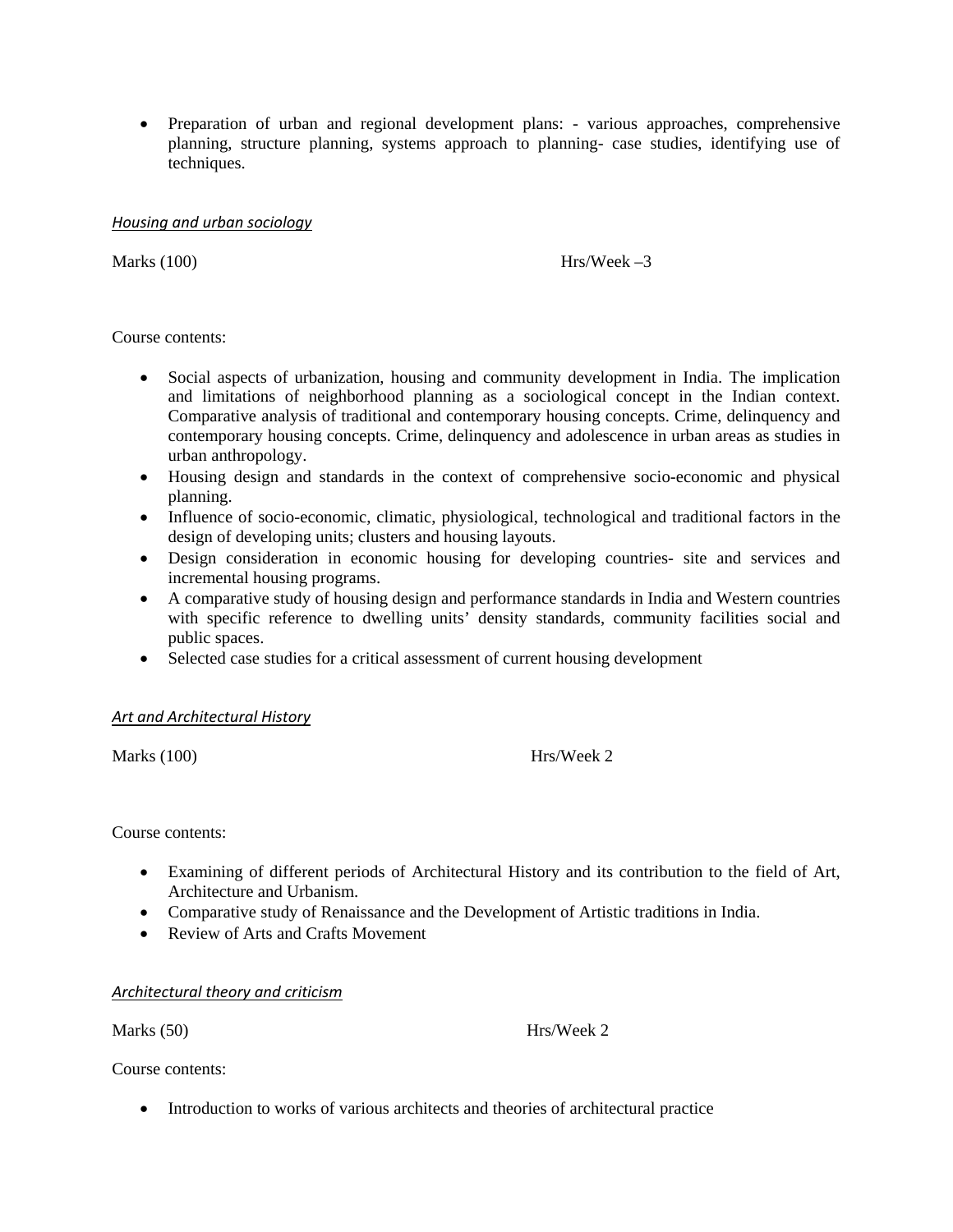#### *Archaeology*

 $Marks(100)$  Hrs/Week  $-3$ 

Course contents:

- Introduction to Archaeology
- Visit to ASI protected monument
- Acts
- Preparation of Archaeological report

#### *Introduction to History of Landscape Architecture*

Marks  $(50)$  Hrs/Week –2

#### Course contents:

- History of Urban Landscape in relation to topography
- Concepts and theories in landscape architecture/city planning urban design in the historical perspective, origin of forms, organization of space, relationship of activity with buildings/open space/built form.
- Environmental and ecological factor in site planning. Demonstration through texts and case studies. Physical development of landforms in historical context
- Spatial organization of selected cities of past, emphasizing landscape assessment.
- Selected case studies of urban landscape and streetscape in relation to the city fabric of the historic period.
- Contemporary landscape and the emergence of the natural system in relation with history.
- Concepts for open space and park system in historical urban area.
- Social implications of open space, development and pattern of space utilization in urban areas. Behavioral factors in urban landscape design.
- Design vocabulary and its application to improve the physical settings for the city development process

#### *Conservation studio*

Marks (100) Hrs/Week-12

Course contents:

- Morphological and image structure survey/analysis of a selected part of a traditional urban area with detailed studies of urban landscape and streetscape.
- Formulation of outline land use and design structure proposals for the area. Evolution of a viable design program
- Presentation of final proposals with three-dimensional models and sketches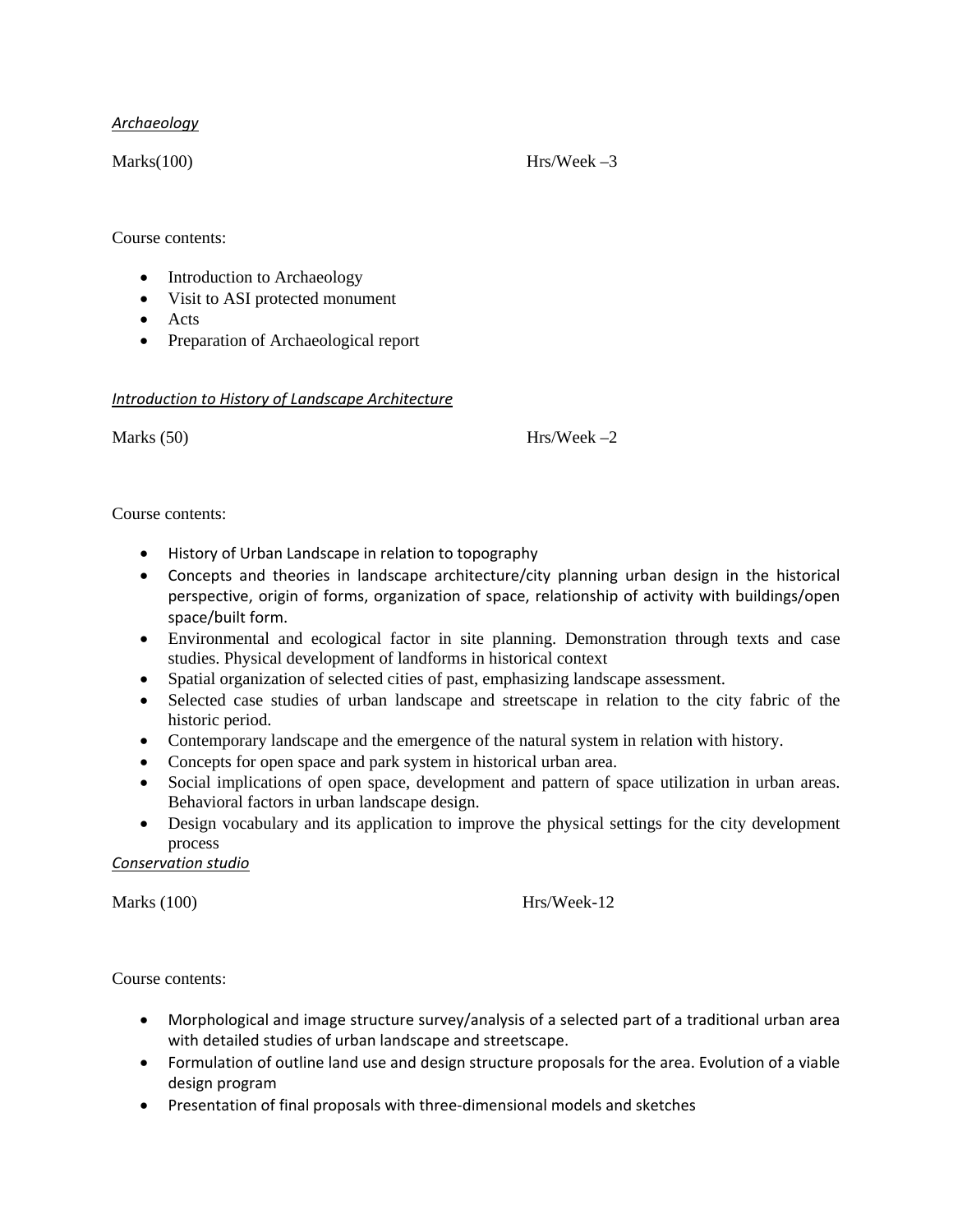SEMESTER II exam conducted by University

|                                        | Teaching scheme |                |                |                |
|----------------------------------------|-----------------|----------------|----------------|----------------|
| Semester II                            | lecture         | Studio         | total          | credits        |
| Heritage Management                    | $\overline{2}$  |                | $\overline{2}$ | $\overline{2}$ |
| <b>Conservation Legislation</b>        | $\overline{2}$  |                | $\overline{2}$ | $\overline{2}$ |
| <b>Current trends in Conservation</b>  | $\overline{2}$  | $\overline{2}$ | 4              | 4              |
| <b>Conservation Philosophy</b>         | $\mathbf{1}$    | $\overline{2}$ | 3              | 3              |
| Traditional Techniques of conservation |                 | $\overline{2}$ | $\overline{2}$ | $\overline{2}$ |
| <b>Conservation studio</b>             |                 | 12             | 12             | 12             |
|                                        | $\overline{7}$  | 18             | 25             | 25             |
|                                        |                 |                |                |                |
|                                        |                 |                |                |                |

SCHEME OF EXAMINATION SEMESTER II

|                                        | <b>Examination Scheme</b> |                |               |       |  |
|----------------------------------------|---------------------------|----------------|---------------|-------|--|
|                                        | Theory<br>(paper)         | Sessional work |               |       |  |
|                                        |                           | Internal       | External viva | Total |  |
| Heritage Management                    | 50                        | 50             |               | 100   |  |
| <b>Conservation Legislation</b>        | 50                        | 50             |               | 100   |  |
| <b>Current trends in Conservation</b>  | 50                        | 100            |               | 150   |  |
| <b>Conservation Philosophy</b>         | 50                        | 50             |               | 100   |  |
| Traditional Techniques of conservation | 50                        |                |               | 100   |  |
| Conservation studio                    |                           | 400            |               | 450   |  |
|                                        | 250                       | 750            |               | 1000  |  |
|                                        |                           |                |               |       |  |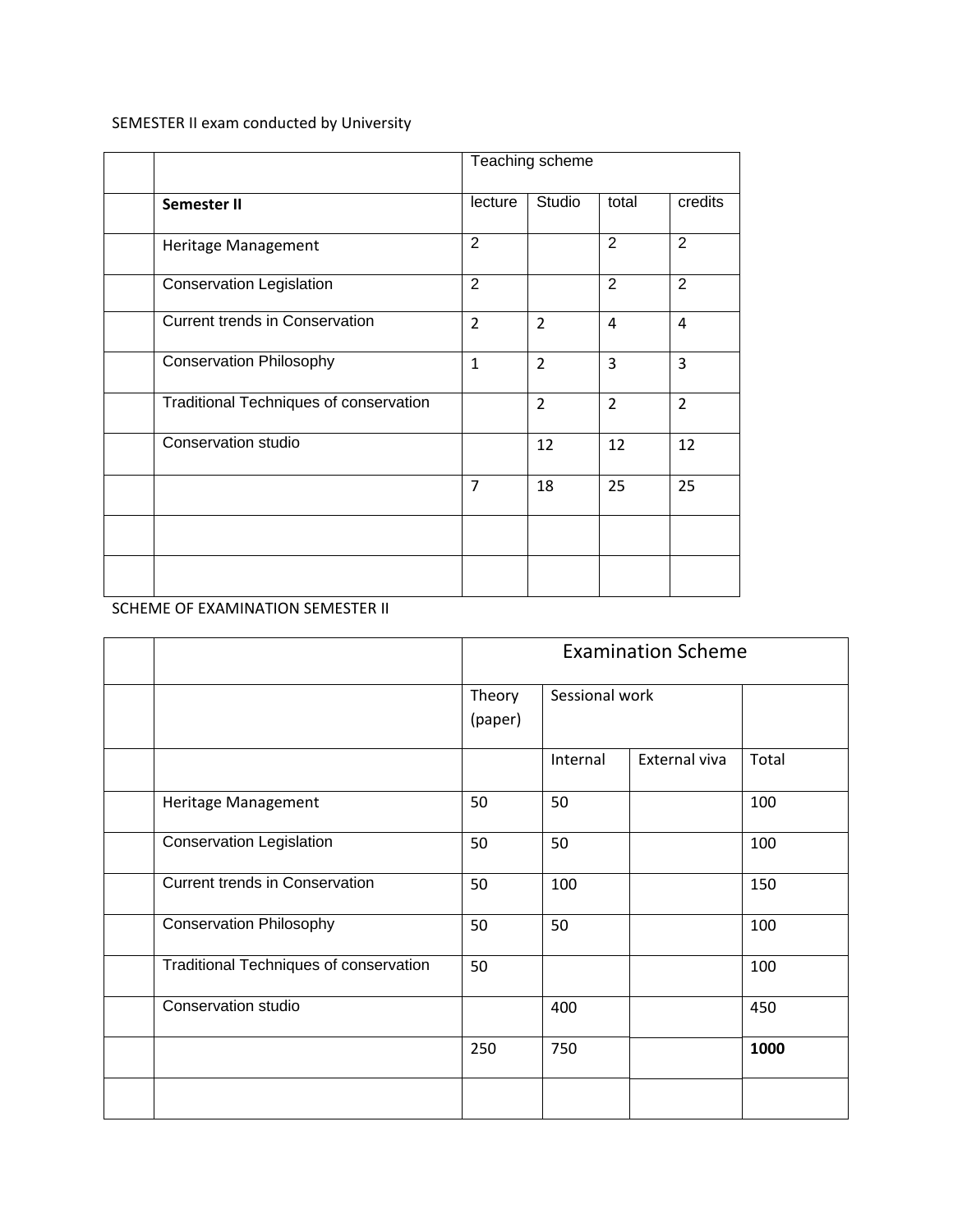#### **Semester 2:**

#### *Heritage management*

#### Marks (100) Hrs/Weeks –2

- Overview and introduction to basic concepts of Heritage Management
- Heritage Tourism and Pilgrimage Tourism & the Management.
- World Heritage Sites and its Management.
- Urban Heritage and its Management
- Architectural Heritage & the Management
- Case Studies

*Conservation Legislation*

Marks (100) Hrs/Weeks –2

- International Charters.
- National policy for conservation
- Review of existing bylaws and conservation laws in the city country
- Case studies of bylaws across the world.
- Incentives in conservation planning
- Sensitive development guidelines
- Review of existing laws of ASI.
- Various Agencies and their role in conservation
- Issues related to conservation like less properties rent control act, D.C. rules, CRA. Etc
- Encounters with present practices internationally in urban and Architectural research
- Architectural conservation in practice
- Urban conservation in practice

*Conservation philosophy*

Marks (100) Hrs./Week-3

- Different schools of thoughts of different countries cultural specific ness
- Eastern and Western approaches to conservation
- International charter and changing trends.
- What and why to conserve

*Traditional Techniques*

Marks (100) Hrs./Week-2

- Importance of tradition in conservation
- Master craft person and his role in conservation
- Ancient wisdom of traditional techniques time tested
- Traditional techniques versus modern interventions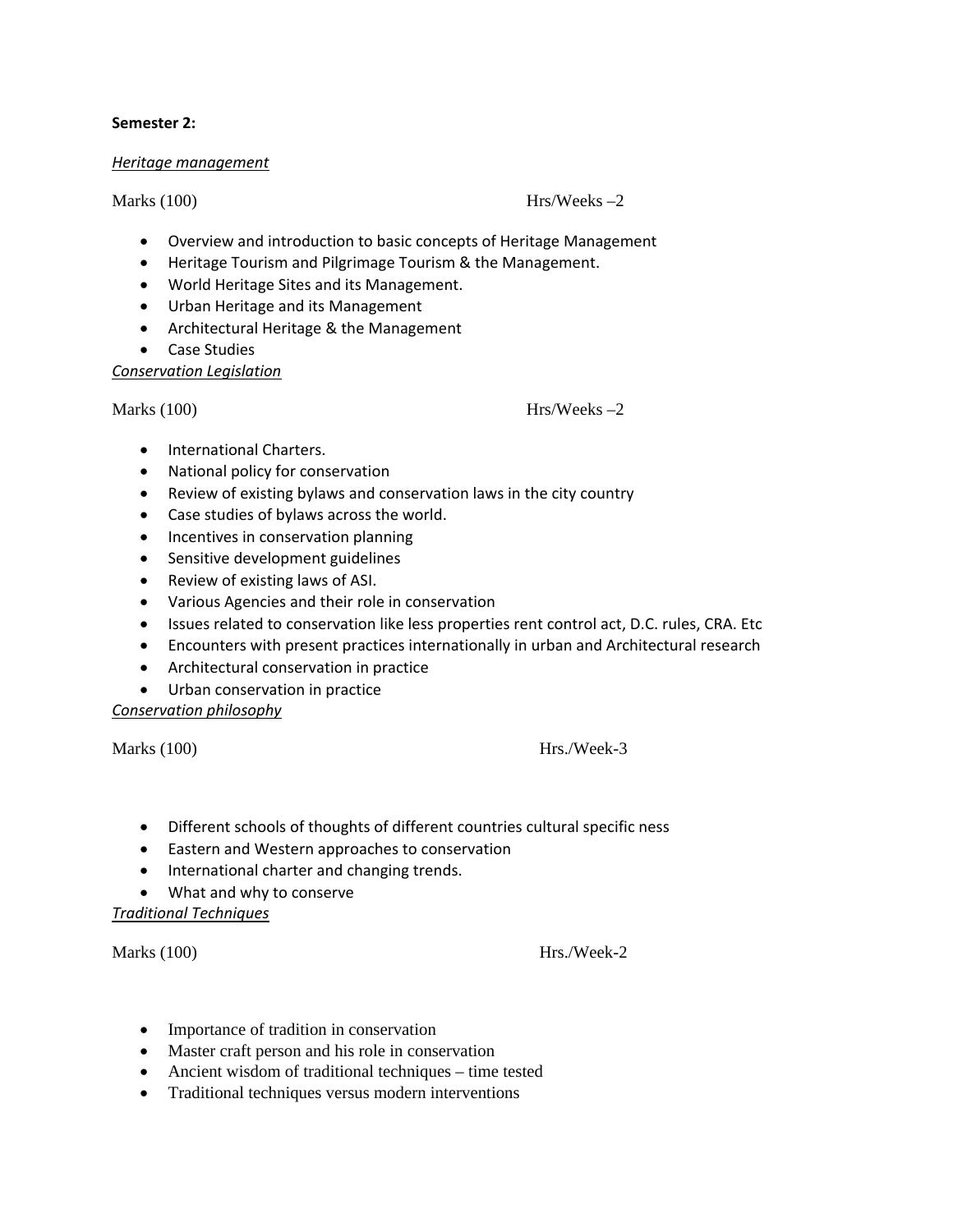• Case studies + Workshops

#### *Conservation Studio*

Marks (450) Hrs./Week-12

• Conservation projects on selected sites.

#### SEMESTER III

| Semester III                         | lecture        | Studio         | total          | credits        |
|--------------------------------------|----------------|----------------|----------------|----------------|
| Introduction to Art and science of   | 1              | 1              | $\overline{2}$ | $\overline{2}$ |
| Conservation                         |                |                |                |                |
| Inventor/Technique and documentation | $\mathbf{1}$   | $\mathbf{1}$   | $\overline{2}$ | $\overline{2}$ |
| Techniques of conservation           | $\overline{2}$ | $\mathbf{1}$   | 3              | 3              |
| Analysis of historical structures    | $\mathbf{1}$   | $\mathbf{1}$   | $\overline{2}$ | $\overline{2}$ |
| Chemistry of building materials      |                | $\overline{2}$ | $\overline{2}$ | $\overline{2}$ |
| <b>Urban Conservation</b>            |                | $\overline{2}$ | $\overline{2}$ | $\overline{2}$ |
| <b>Conservation Studio</b>           |                | 12             | 12             | 12             |
|                                      | 5              | 20             | 25             | 25             |
|                                      |                |                |                |                |

#### SEMESTER III EXAMINATION

#### CONDUCTED BY COLLEGE

|                                                    | <b>Examination Scheme</b> |                |               |       |  |  |
|----------------------------------------------------|---------------------------|----------------|---------------|-------|--|--|
|                                                    | Theory<br>(paper)         | Sessional work |               |       |  |  |
| Semester III                                       |                           | Internal       | External viva | Total |  |  |
| Introduction to Art and science of<br>Conservation |                           | 50             |               | 50    |  |  |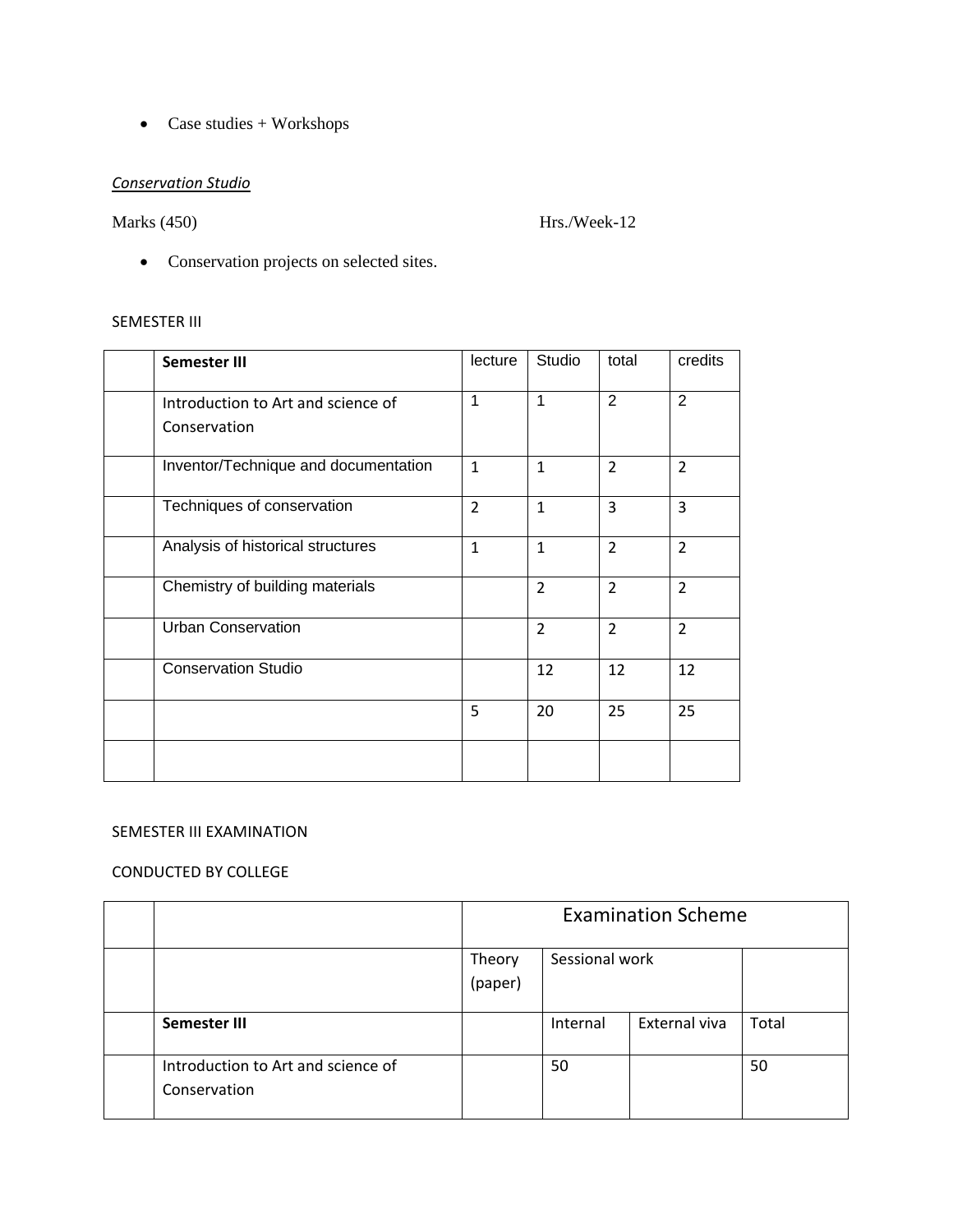| Approaches in conservation                               | 50 | 50  | 100  |
|----------------------------------------------------------|----|-----|------|
| Inventory Technique ,documentation,and<br>implementation |    | 50  | 50   |
| Analysis of historical structures in urban<br>seting     |    | 50  | 100  |
| Chemistry of building materials                          |    | 50  | 100  |
| <b>Urban Conservation</b>                                |    | 50  | 100  |
| <b>Conservation Studio</b>                               |    | 650 |      |
| <b>TOTAL</b>                                             | 50 | 950 | 1000 |

#### **Semester 3:**

#### *Introduction to the art & science of conservation*

#### Marks (50) Hrs./Week –2

- Overview and introduction to the basic concept of conservation
- Values attitudes and principles judging the heritage traditions.
- Evaluation techniques of built heritage, domestic and civic architecture. Artistic and traditional values.
- Comparative overview of conservation movement in Europe, U. K. and Italy during  $19<sup>th</sup>$  and 20th century.
- Role of conservation architecture and revival of interest.
- Archaeological report and their interpretation as related to the field of architecture and urban conservation documentary mapping of field study.

#### APPROACHES IN CONSERVATION

#### Marks (100) Hrs./Week-3

- Repair, Reconstruction, Restoration, Rehabilitation, Adaptive reuse To observe various approaches in conservation and understand the undertaken processes
- Case studies and Site visits
- Survey and report

#### *Inventory technique, documentation and implementation*

Marks (50) Hrs./Week-2

• Detailed investigation is undertaken followed by inspection report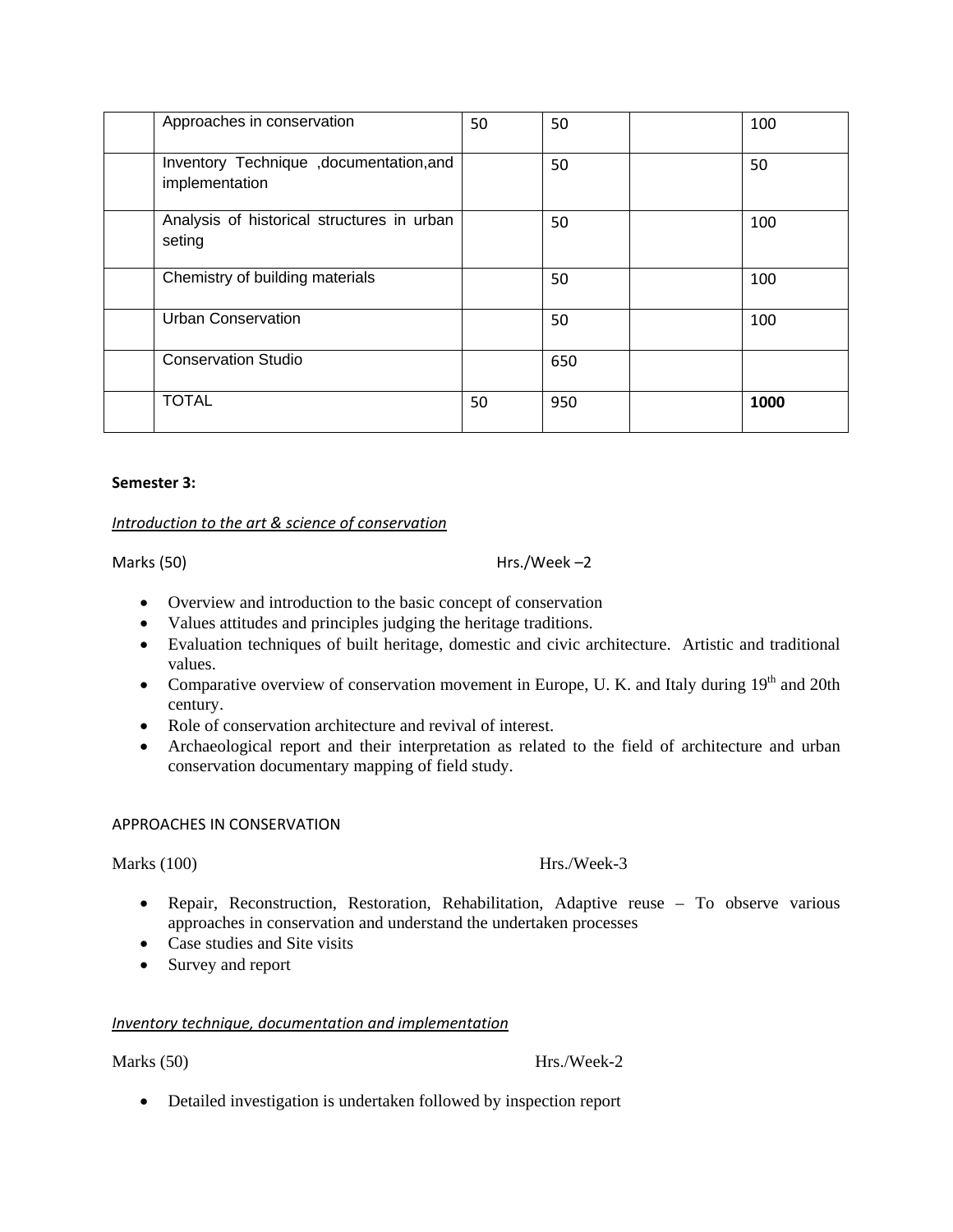- Structural survey reports analysis and synthesis for historical and architectural intervention in the structure listing of faults, repair and alterations.
- Tender preparation Specifications, Quantities etc.

#### *Analysis of Historical structures in Urban Setting*

Marks (50) Hrs./Week-2

- Documentation, analysis and investigation of existing condition [surveys, inventory and analysis] in terms of historical, architectural and conservation.
- Technical analysis.
- Analysis of urban functions and evaluation of structural conditions.
- Critical analysis of the structures and its adaptation for appropriate usages.
- Summary of methodological procedure for urban and architectural realization.
- Restoration, retrieval, conservation plans and its implementation for revitalization.

#### *Chemistry of building material*

#### Marks  $(50)$  Hrs./Week –2

- Analytical studies and behaviour of materials for the use of repairs, restoration and consolidation works of historical and architectural archaeological structures.
- Materials Historic plaster/ mortar, Stone, Decorative finishes, Cast iron / Steel, Stained glass, Wood

#### *Urban Conservation*

Marks  $(50)$  Hrs./Week  $-2$ 

- Analysis of development proposals for conservation based on the synthesis and finding of the investigation of a selected projects study with focus for rehabilitation/ conservation and redevelopment plans.
- Socio economic development and conservation.
- Detailed investigations are undertaken for their economic and social implication for any equitable development due to conservation.
- Review of national and international cases

*Design studio*

Marks  $(650)$  Hrs/Week  $-12$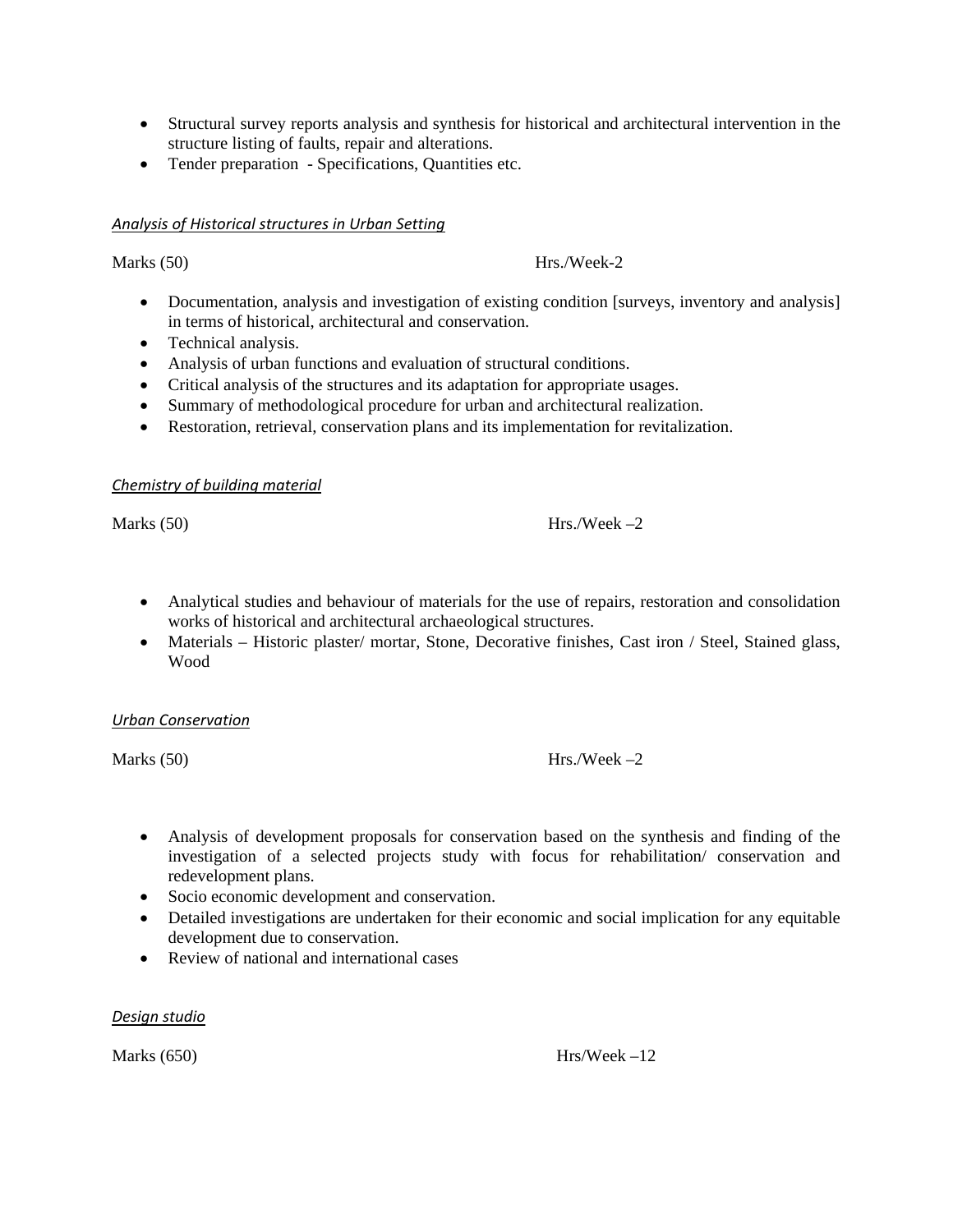- Studio projects are based on selection of a site or an area where excavation and conservation works are in progress or the area have been earmarked for such a study.
- Evaluation and transformation of such area through different phases of development and the role of conservation for revitalizing the areas potential studio project will be confined to a medium size town, a part of an area which may be termed as historic zone.

| Semester IV                  | lecture | Studio         | total | credits |
|------------------------------|---------|----------------|-------|---------|
| <b>Conservation Research</b> |         | $\overline{2}$ | 2     | 2       |
| <b>Conservation seminar</b>  |         | 4              | 4     | 4       |
| <b>Thesis</b>                |         | 18             | 18    | 18      |
|                              |         | 24             | 24    | 24      |

SEMESTER IV examination conducted by university

SCHEME OF EXAMINATION SEMESTER IV

|                              | <b>Examination Scheme</b> |                           |     |       |  |  |
|------------------------------|---------------------------|---------------------------|-----|-------|--|--|
|                              | Theory                    | Sessional work            |     |       |  |  |
|                              | (paper)                   | External viva<br>Internal |     |       |  |  |
|                              |                           |                           |     | Total |  |  |
| <b>Conservation Research</b> |                           | 100                       |     | 100   |  |  |
| Conservation seminar         |                           | 100                       |     | 100   |  |  |
| <b>Thesis</b>                |                           | 400                       | 400 | 800   |  |  |
|                              |                           |                           |     | 1000  |  |  |
|                              |                           |                           |     |       |  |  |

#### **Semester 4:**

#### *Conservation research*

Marks  $(50)$  Hrs/Week – 2

• Independent research studies in historical preservation, restoration and conservation.